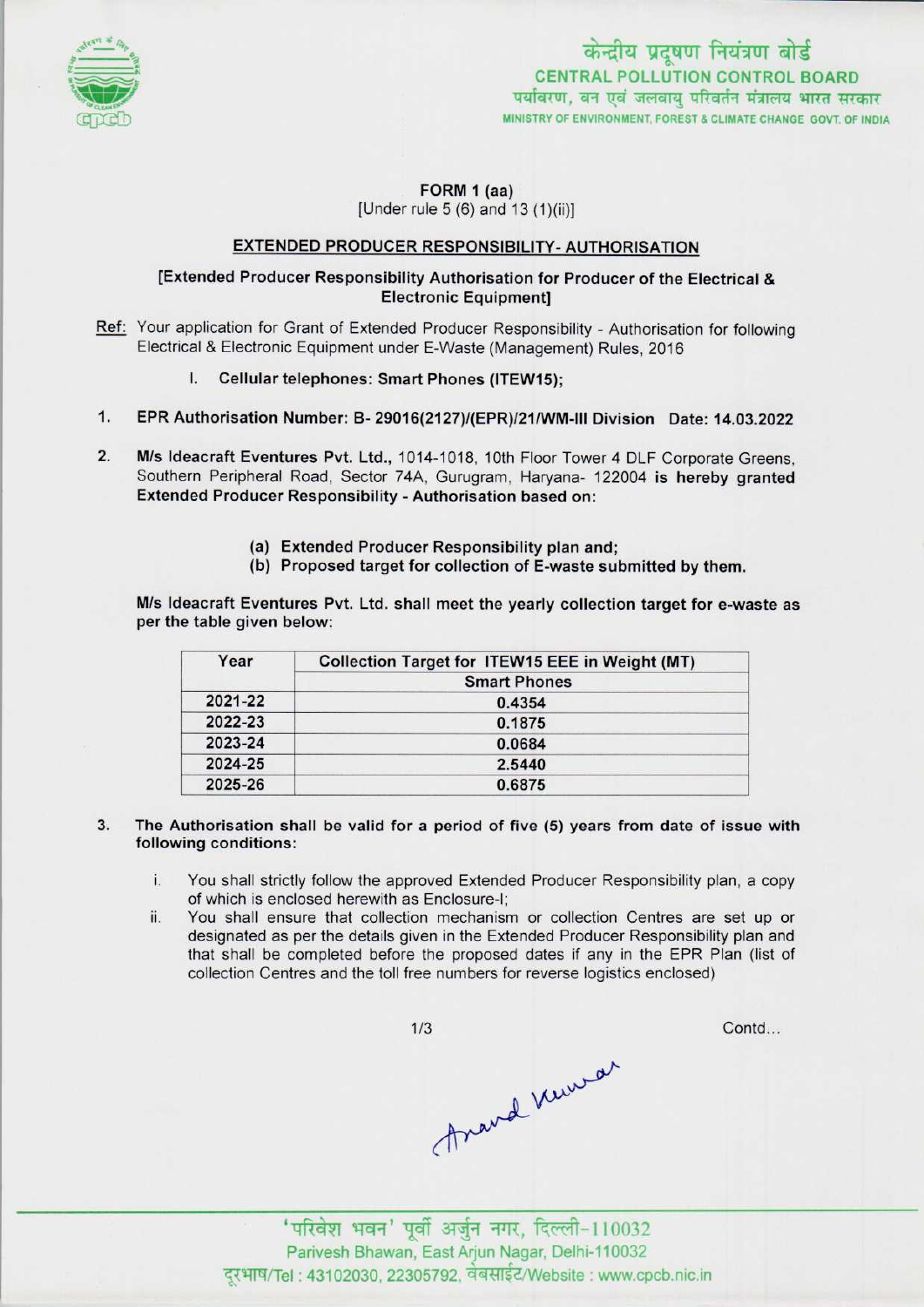

#### From pre page.....

- iii. You shall ensure that all the collected e-waste is channelized to recycler/dismantler M/s E-waste Recyclers India, Shed No.15, Roz ka Meo Industrial Area , Nuh, Haryana and records shall be maintained at recycler/dismantler and your end;
- iv. You shall maintain records, in Form-2 of these Rules, of e-waste and make such records available for scrutiny by Central Pollution Control Board;
- v. You shall file annual returns in Form-3 to the Central Pollution Control Board on or before 30th day of June following the financial year to which that returns relates.

# vi. General Terms & Conditions of the Authorisation:

- a.The authorisation shall comply with provisions of the Environment (Protection) Act, 1986 and the E-waste (Management) Rules,2016 made there under;
- b.The authorisation or its renewal shall be produced for inspection at the request of an officer authorised by the Central Pollution Control Board;
- c.Any change in the approved Extended Producer Responsibility plan should be informed to Central Pollution Control Board within 15 days on which decision shall be communicated by Central Pollution Control Board within sixty days;
- d. It is the duty of the authorised person to take prior permission of the Central Pollution Control Board to close down any collection centre/points or any other facility which are part of the EPR plan;
- e.An application for the renewal of authorisation shall be made aslaid down in subrule (vi) of rule of 13(1) the E- Waste (Management) Rules, 2016;
- f. The Board reserves right to cancel/amend/revoke the authorisation at any time as per the policy of the Board or Government.

## vii. Additional Conditions: -

- a) That the applicant will submit annual sales data along with annual returns;
- b)That the applicant has to ensure that the addresses of collection points provided by them in their EPR Plan are correct and traceable and the collection points/centres are functional;
- c) That the applicant will submit revised application for grant of EPR Authorisation in case of applicant adding/changing PRO or changing its EPR Plan;

 $2/3$ 

Contd...

Anandersonan